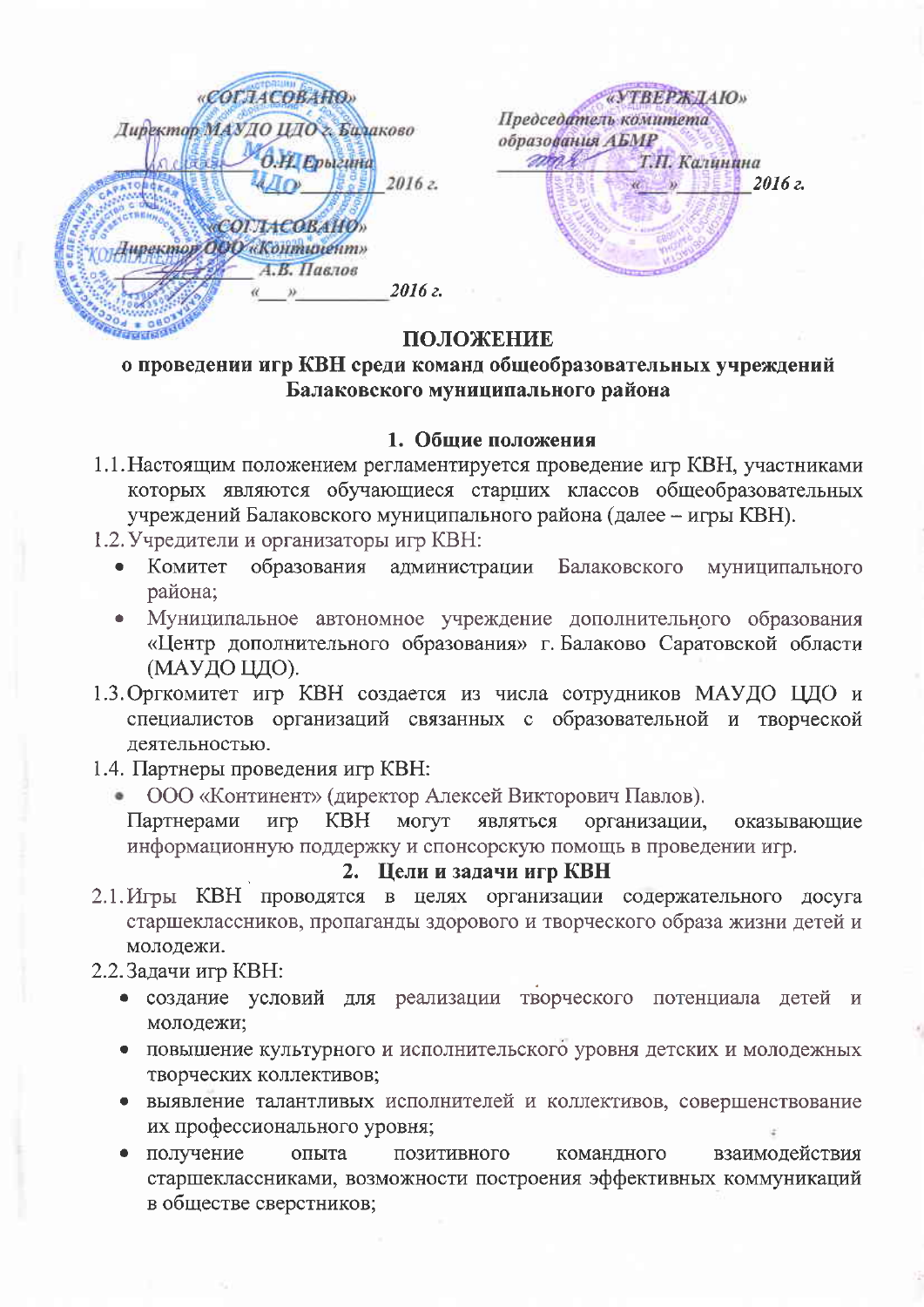• профилактика асоциального поведения в детской и молодёжной среде.

### 3. Участники игр КВН

3.1. В играх могут принимать участие команды, сформированные из обучающихся

общеобразовательных 8-11 классов учреждений Балаковского муниципального района.

- 3.2. Количественный состав команды не ограничен.
- 3.3. Участники игр КВН обязаны:
	- быть примером образцового поведения;
	- нести ответственность за поведение болельщиков команды.

## 4. Руководство программой игр КВН

- 4.1. Руководство реализацией программы игр КВН осуществляет оргкомитет.
- 4.2. Оргкомитет решает следующие задачи:
	- утверждает программу и график проведения этапов игр;
	- определяет тему игр и содержание конкурсных заданий;  $\bullet$
	- проводит мероприятия по формированию позитивного имиджа программы  $\bullet$ игр через Интернет ресурсы;
	- утверждает состав независимого жюри;  $\bullet$
	- принимает решение о дисквалификации команды и прохождении команды в следующий этап игр при спорных моментах.

## 5. Механизм реализации игр КВН

- $5.1.$ Программа игр КВН одинакова. для всех серий Игры носят соревновательный характер и включают четыре конкурса (задания). Каждая команда в обязательном порядке должна выполнить задания «Визитная карточка» и «Домашнее задание», два оставшихся конкурса определяются жребием за две недели до проведения серии игр КВН.
- 5.2. Отборочные игры приравниваются к  $1/8$  финала. В  $1/8$  принимают участие команды общеобразовательных учреждений, подавшие заявку, оформленную по образцу. В каждой серии участвуют команды, которые определяются жребием из общего числа заявившихся команд. По итогам игры 1/8 финала жюри осуществляет отбор команд, набравших наибольшее количество баллов, для участия в 1/4 игр КВН и формирует график игр.
- 5.3. Промежуточными этапами игр считается 1/4 и 1/2 финала. <sub>B</sub> промежуточных этапах программа конкурсных заданий и система отбора команд аналогична 1/8 финала. В полуфинале и финале участвуют команды, набравшие наибольшее количество баллов соответственно  $\overline{B}$  $1/4$  $\overline{M}$ полуфинальной игре.
- 5.4. В финале игр КВН принимают участие команды, набравшие наибольшее количество баллов по итогам полуфинальных игр. Количество команд в финале определяется оргкомитетом и членами жюри. Команда, набравшая наибольшее количество баллов по оценкам жюри в финале, становится Чемпионом города игр КВН.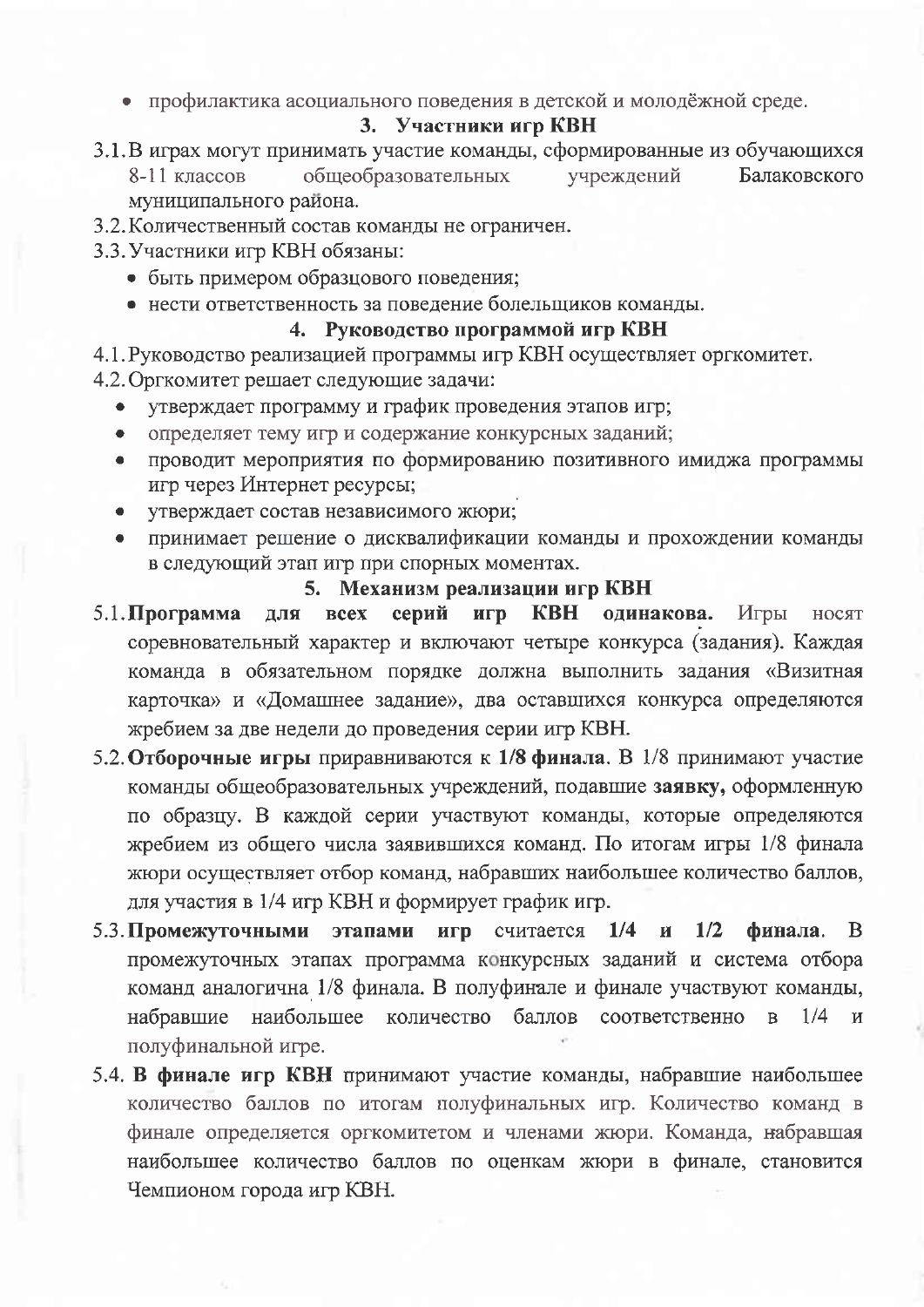## 6. Права и обязанности команд

- 6.1. Команда имеет право на репетиции.
- 6.2. Команда обязана использовать время для репетиции, при неявке команды на репетицию другое время оргкомитетом игр He предоставляется. Продолжительность репетиционного времени определяется организаторами в зависимости от количества команд, но не менее 10 минут на репетицию конкурса игры. Каждой каждого команде выделяется 15 МИНУТ дополнительного репетиционного времени для показа своего выступления редакторской группе. Если команда отказывается от просмотра своего выступления редакторской группой, она не допускается на игру.
- 6.3. Представители других команд участвующих в играх не могут присутствовать в зале при репетициях других команд.
- 6.4. Все репетиции проводятся со звукоусиливающей аппаратурой.
- 6.5. Организаторы вправе дисквалифицировать команду на любом этапе игр за некорректное поведение по отношению  $\mathbf{K}$ членам ЛРУГИХ команд. организаторам, членам жюри или зрителям, а также за высказывания, несовместимые с этикой публичного выступления.

### 7. Поддержка команд

7.1. Каждая команда должна обеспечить себе состав болельшиков.

## 8. Сроки и место проведения игр

- 8.1. Цикл игр КВН начинается с октября 2016 г.
- 8.2. Следующие этапы определяются организаторами в зависимости **OT** количества команд, прошедших в следующий тур. Конкретное место и время проведения игр будет сообщено командам после согласования в оргкомитете.
- 8.3. Финальная игра состоится в апреле мае 2016 г.
- 8.4. Организаторы оставляют за собой право корректировки графика и сроков проведения игр с обязательным информированием участников.

#### 9. Награждение победителей

Победители игр награждаются почетными дипломами, медалями и кубками. Призовой фонд игр формируется партнерами игр.

## 10. Жюри игр КВН

- 10.1. Персональный состав жюри определяется организаторами игр КВН. В состав жюри могут входить представители общественности, творческой интеллигенции, средств массовой информации, молодежных организаций, а также представители организаторов игр.
- 10.2. Члены жюри должны определить: команду-победительницу (команды, прошедшие в следующий тур).
- 10.3. Жюри по согласованию с организаторами вправе дополнительно определить различные номинации (мистер и мисс КВН), а также принять решение о присуждении приза зрительских симпатий.
- 10.4. Критерии оценки команды:
	- наличие юмора и его актуальности;
	- этичность выступления;
	- оригинальность исполнения конкурсов;
	- соответствие выступления заданной теме конкурсов;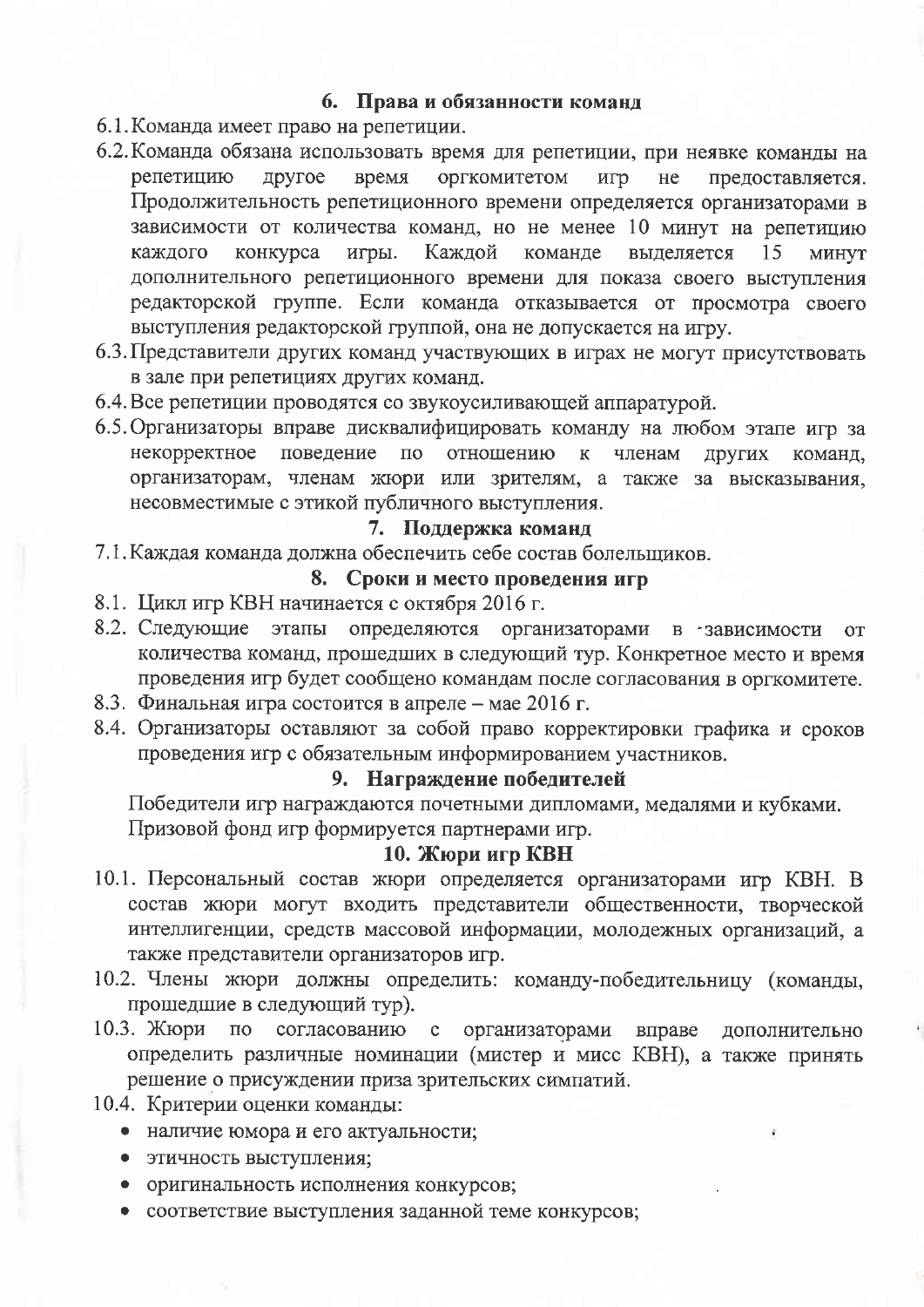- артистичность выступления;
- вокальная и танцевальная составляющие выступления;
- использование реквизита и технических фишек;
- постановочная работа;
- общее впечатление от команды.
- 10.5. Жюри вправе снижать оценку (по личному своему усмотрению) за:
	- использование чужого материала (интернет, ТВ, журналы, газеты и т.д.);
	- использование ненормативной лексики на сцене;

# • превышение установленного времени выступления команды в конкурсе. 11. Конкурсные задания игр КВН 2016 - 2017 г.г.

| $N_2$          | Название конкурса (задания)                                                                                                                                                                                                                                                                                                                                                                 | Максимальная<br>временная<br>продолжительность<br>конкурса в минутах | Максимальный<br>балл оценки по<br>конкурсу<br>(заданию)         |
|----------------|---------------------------------------------------------------------------------------------------------------------------------------------------------------------------------------------------------------------------------------------------------------------------------------------------------------------------------------------------------------------------------------------|----------------------------------------------------------------------|-----------------------------------------------------------------|
| 1              | Визитная карточка (конкурс,<br>$\, {\bf B}$<br>котором команда знакомится<br>$\mathbf c$<br>залом и представляется зрителю. В<br>конкурсе<br>данном<br>можно<br>разные<br>использовать<br>жанры:<br>репризы, миниатюры, музыкальные<br>номера и.т.д.)                                                                                                                                       | $5 - 7$                                                              | 5                                                               |
| $\overline{2}$ | Конкурс<br>капитанов<br>(индивидуальный<br>конкурс<br>ДЛЯ<br>капитанов соревнующихся команд)                                                                                                                                                                                                                                                                                                |                                                                      | 6                                                               |
| 3              | СТЭМ<br>(Студенческий<br>театр<br>эстрадных миниатюр - полноценная<br>театральная мини постановка, для<br>которого характерно<br>единство<br>времени и пространства. Конкурс, в<br>котором на сцене по правилам<br>одновременно может находиться не<br>более 3 человек из команды)                                                                                                          | 10                                                                   | 5                                                               |
| $\overline{4}$ | Биатлон<br>(конкурс, в<br>котором<br>команды по очереди делятся со<br>зрителем<br>заготовленными<br>Слабейшая команда<br>репризами.<br>после каждого круга покидает<br>пока не будет выявлен<br>сцену,<br>победитель.<br>B<br>первом<br>круге<br>команды читают по две шутки,<br>далее по одной. Члены<br>жюри<br>совещаются, слабейшая команда<br>круга объявляется председателем<br>жюри) |                                                                      | (в зависимости<br>от количества<br>участвующий<br>команд)<br>÷. |
| 5              | Музыкальное<br>(Для<br>задание<br>данного конкурса обязательно                                                                                                                                                                                                                                                                                                                              | 5                                                                    | 5                                                               |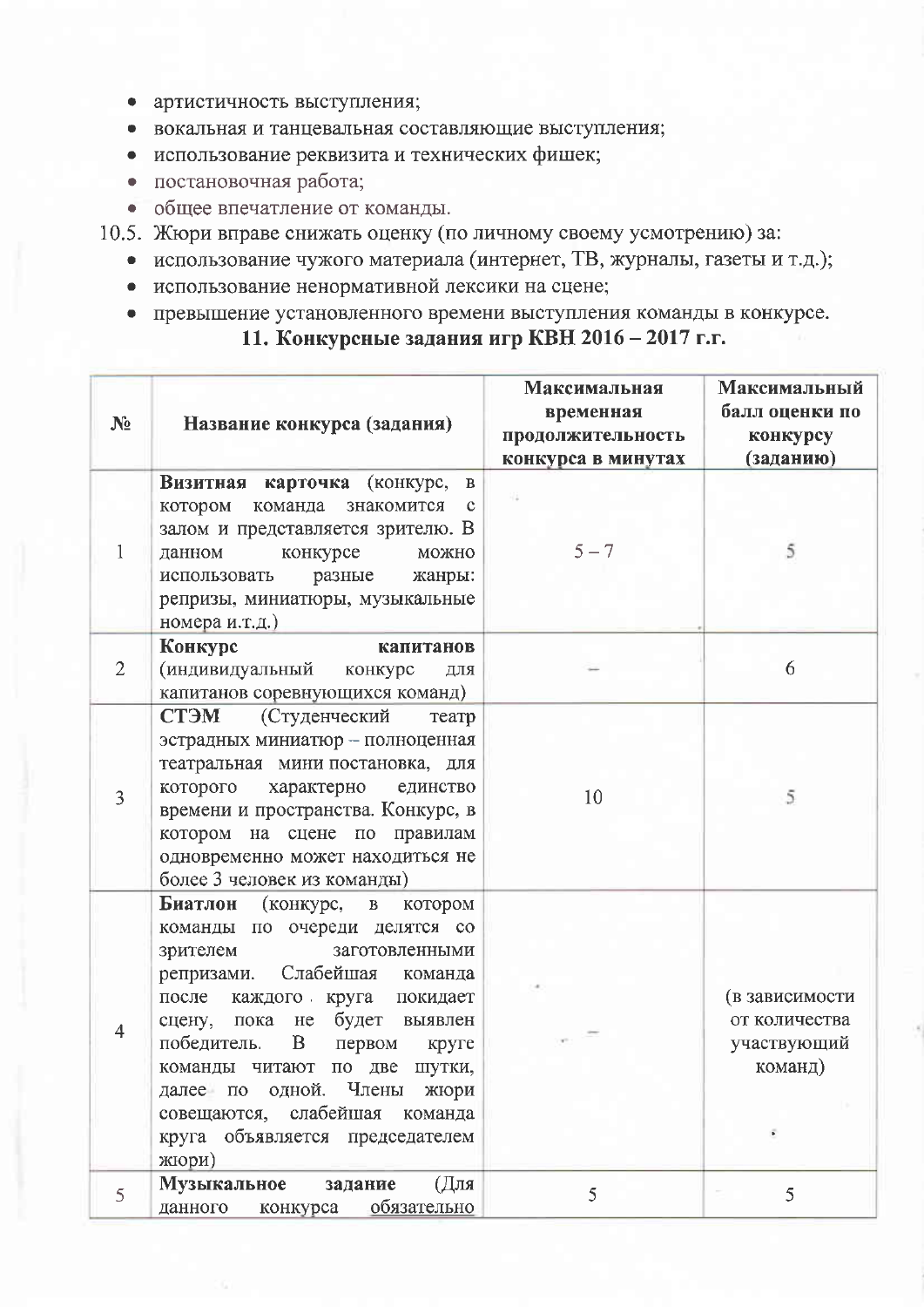| номеров)                                                                                                                                                                                                                                    |    |                                               |
|---------------------------------------------------------------------------------------------------------------------------------------------------------------------------------------------------------------------------------------------|----|-----------------------------------------------|
| Домашнее задание (конкурс, в<br>котором команда более полно<br>демонстрирует свои актерские,<br>вокальные и авторские навыки.<br>Может состоять как из нескольких<br>номеров, так и быть посвящен<br>одной теме - на усмотрение<br>команды) | 10 |                                               |
|                                                                                                                                                                                                                                             |    | $\alpha$<br>$\sum_{i=1}^{n}$<br><b>THAMBA</b> |

Организаторы оставляют за собой право вносить изменения в существующий список.

### 12. Прочее

- 12.1. Решение вопроса о размещении баннеров спонсоров серии игр КВН или отдельной команды в зале и на сцене во время игр КВН осуществляется по отдельному согласованию с организаторами КВН.
- 12.2.Вход на серии игр КВН осуществляется по билетам, распространяемых партнерами игр.

Срок приема заявок: с 26 сентября по 10 октября 2016 года.

Заявки, оформленные по образцу в печатном виде принимаются по адресу ул. Титова, 25 а, кабинет № 11 или отправляются на адрес электронной почты cdo-bal15@mail.ru

#### По вопросам обращаться в МАУДО ЦДО:

тел. 8 (845 3) 44-41-78, Фомина Анастасия Андреевна - методист МАУДО ЦДО г. Балаково